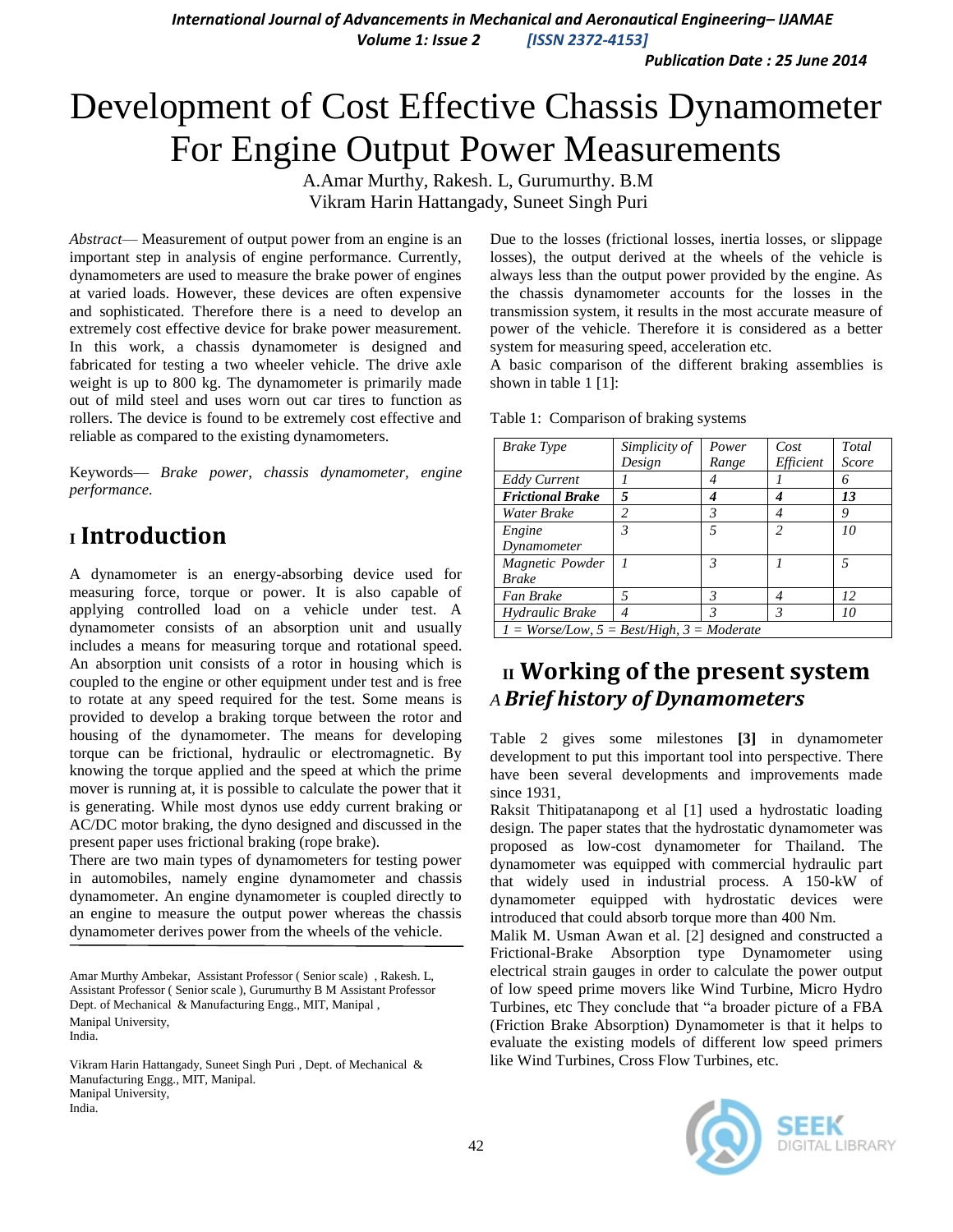#### *International Journal of Advancements in Mechanical and Aeronautical Engineering– IJAMAE Volume 1: Issue 2 [ISSN 2372-4153]*

#### *Publication Date : 25 June 2014*

| Year | <b>Achievement</b>                                  |
|------|-----------------------------------------------------|
| 1758 | John Smeaton, who was the first to refer to himself |
|      | civil engineer, used a rope-brake<br>a<br>as        |
|      | dynamometer on windmills. When the rope got         |
|      | hot, he cooled them with water.                     |
| 1780 | Scottish engineer James Watt, using a similar rope  |
|      | brake dynamometer made the first reference to       |
|      | "horsepower".                                       |
| 1821 | Gaspard de Prony invented the prony brake, which    |
|      | was a braking device around a shaft using blocks    |
|      | of wood to rub against the metal shaft.             |
| 1822 | Plobert and Faraday made the first reference to     |
|      | "brake horsepower" when working with a prony        |
|      | brake dynamometer.                                  |
| 1877 | William Froude referenced the first use of a        |
|      | hydraulic dynamometer. This sluice gate dyno was    |
|      | working at 1997 brake horsepower and 90 rpm.        |
|      | That had a braking torque of 116,536 pounds-feet    |
|      | $(158,002 \text{ Nm}).$                             |
| 1931 | Martin and Antony Winther invented the eddy         |
|      | current absorber dynamometer.                       |

Table 2 – Past accomplishments in the field of dynamometers

The present study's objectives are

- To design and build a Chassis Dynamometer that provides a consistent and reliable data which enables testing and tuning of automobile transmission systems.
- To fabricate the Chassis dynamometer at the lowest possible cost without compromising quality.
- To serve as a permanent test equipment in the automobile workshop for testing the vehicles for academic or professional purposes.

### B *Working principle*

A two wheeler dynamometer with a motorcycle mounted on it for the test (refer fig.1), consists of a roller on which the rear wheel of the motorcycle is mounted. The roller is connected to a braking system which inturn transmits the data to the control





system. A control system has a hold over the speed and torque

in other words the data of the speed and torque can be viewed and thereby controlled by interface through the control system. Most systems also have additional cooling systems to simulate the cooling conditions that the vehicles would experience in real world testing. Engine dynamometers (dynos) are quite common, especially in educational institutions, where engine testing is part of the curriculum. Tuning of transmission is a special science, and as such to do at a professional level requires very detailed and precise data. Hence, the dynamometers available in a market are very expensive. They contain very delicate parts that are specially designed to provide high quality data. They provide data like air flow rates, fuel flow rates, air to fuel ratios, temperatures measured at different points, along with basic data like torque and speed. However, for the student teams at institution level, the skills required are generally limited, and they do not require very complex data to tune cars. Instead, for most of the tuning, a constant torque is sufficient along with real time speed values. Hence, the concept is to build a dyno which provides only the data like speed and torque is needed. The effort of the present work is to make the dyno as cost effective as possible, rather than making it unnecessarily complicated by incorporating systems that are not required.

# **III Methodology**

Our premise when designing the dynamometer was to have it as simple as possible to ensure low costs, while aiming for reasonably high accuracy. A basic comparison of the different types of braking arrangements that can be used is as shown in Table 3 [2] Therefore, after summing up all the major factors of the different standard types of dynamometers in practice, it came up with the conclusion of opting for a Frictional Brake Absorption Dynamometer (FBAD) due to its mechanical design simplicity, good power absorption, and cost efficiency. Under frictional brake, there were 2 main systems – rope brake and prony brake.

Of the two, rope brake was selected as it did not require having a set of different weights to load the dyno. Instead, it can simply measure the tension in the rope to determine the brake torque being applied. One of the major amenities that make this project possible is the use of trenches. These trenches are mainly used to carry out work below a vehicle without having to lift the vehicle too high, and at the same time ensuring ample working space below the vehicle. The preliminary design was made using CATIA V5 just for generating design components, and the analysis of the parts were carried out analytically. The vehicle is restrained while testing by use of chains attached to the rear end of the dynamometer. The final setup of the dyno will consist of the following parts as shown in fig.2:

1. Frame, 2. Bearings, 3. Shaft, 4. Hub

5. Roller, 6. Braking assembly, 7. Spring balance

The material selection for the parts depends mainly of their suitability to carry out the required function and their cost effectiveness. The frame is made entirely of mild steel as it is

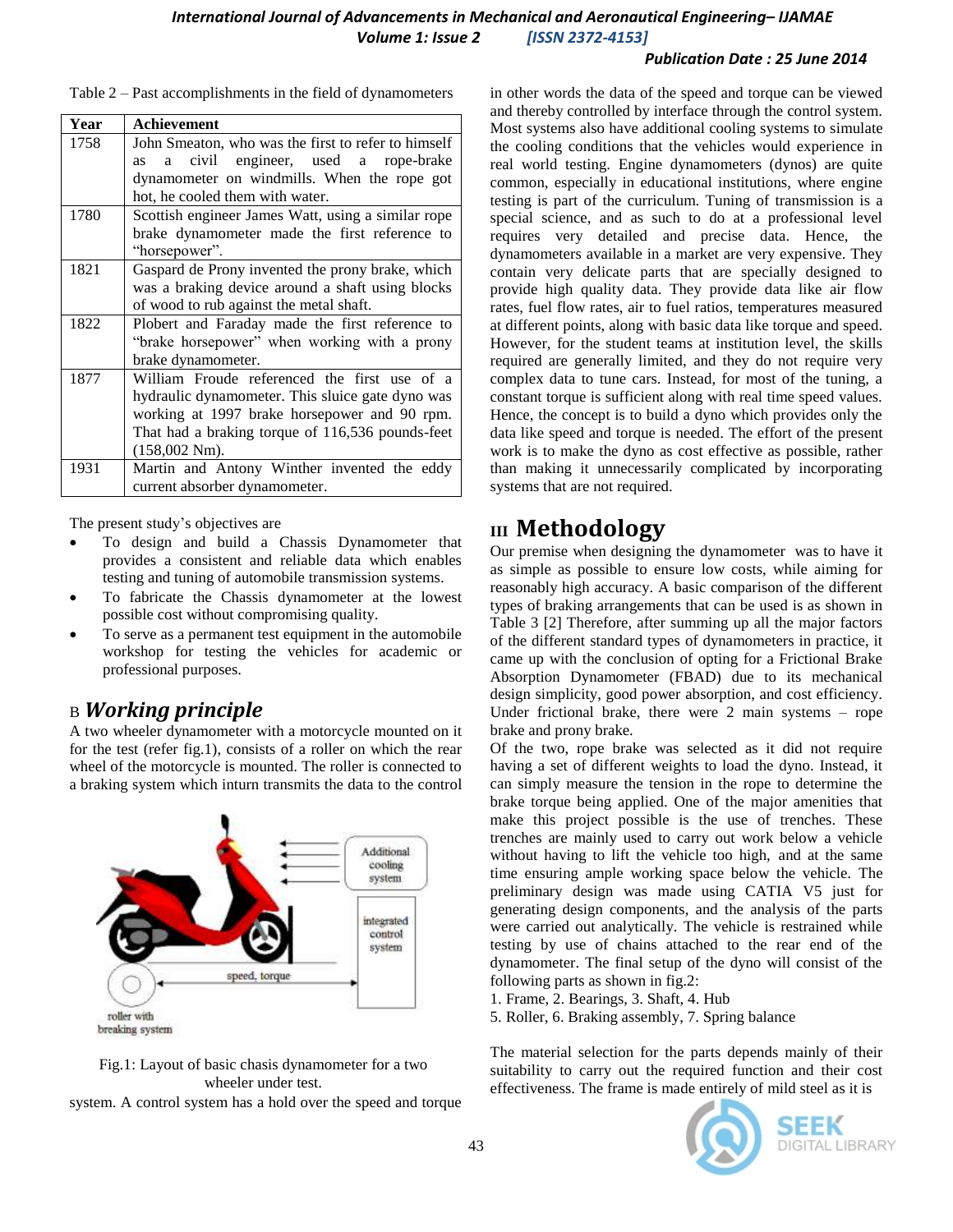#### *International Journal of Advancements in Mechanical and Aeronautical Engineering– IJAMAE Volume 1: Issue 2 [ISSN 2372-4153]*

#### *Publication Date : 25 June 2014*

easily available in different shapes and sizes. Additionally, it can easily be welded, hence making the fabrication easier. The frame consists of C-shape sections to take up the main load of the entire system and the load of the vehicle mounted on it. There are smaller L-shaped sections used to make the lateral bracing, and to provide an anchor point for the brake rope. The dimensions of the C-sections are standardized and a size that was wide enough to hold the plummer block inside it was selected. The final dimension used was 75 x 40 x 5 mm, (width x height x thickness). The bearings used are plummer blocks of SKF6210 with 2 inches inner diameter. The shaft is a hollow mild steel pipe. Shaft as close as possible to 2 inches was selected to ensure the best possible fit. Since all the available pipes were specified by their inner dimensions, A standard available pipe with 1¾ inch inner diameter and with ¼ inch wall thickness was used.

| Table $3$ – Comparison of braking arrangements |  |  |
|------------------------------------------------|--|--|
|------------------------------------------------|--|--|

| <b>Type</b>        | Eddy           | <b>Electric</b> | Hydro-         | <b>Hydrosta</b> |
|--------------------|----------------|-----------------|----------------|-----------------|
|                    | <b>Current</b> |                 | kinetic        | tic             |
| <b>Speed limit</b> | High           | $DC - medium$   | None           | High            |
|                    |                | $AC - High$     |                | (depends)       |
|                    |                |                 |                | on pump)        |
| <b>Applicable</b>  | Low-high       | $DC - Low-$     | Medium         | Very low        |
| torque             |                | medium          | – high         | $-$ medium      |
| range              |                | $AC - Low-$     |                |                 |
|                    |                | high            |                |                 |
| Polar              | Moderate       | High            | Low            | Very low        |
| <b>Inertia</b>     |                |                 |                |                 |
| <b>Size for</b>    | Moderate       | Large           | Moderat        | Small           |
| same               |                |                 | e              |                 |
| capacity           |                |                 |                |                 |
| <b>Transfer</b>    | Linear         | Linear          | Non-           | Linear          |
| <b>Function</b>    |                |                 | linear         |                 |
| <b>Control</b>     | Current        | Frequency/cur   | Mechani        | Mechanic        |
|                    |                | rent            | cal/elect      | al/electric     |
|                    |                |                 | rical          | al              |
| Regenerati         | N <sub>0</sub> | Yes             | N <sub>0</sub> | No(option       |
| ve                 |                |                 |                | al)             |
| <b>Drive</b>       | N <sub>0</sub> | Yes             | No             | Yes             |
|                    |                |                 |                | (optional)      |
| <b>Maintenan</b>   | Low            | Low             | Moderat        | High            |
| ce                 |                |                 | e              |                 |

The braking assembly consists of a rope tied at one end to a spring balance to measure its tension and to an eye bolt at the other end to change its tension when required (fig.2 and fig.3a). The rope used is a nylon rope of 8 mm diameter. The rope is wrapped around the shaft 2 times to provide optimal braking as shown in fig. 3b. Water is continuously poured over the rope to provide cooling and also to provide a certain amount of lubrication. The use of eye-bolts is critical as it allows easy fastening of the rope in the eye. Additionally, it has a long threaded section that allows a nut to be tightened. The tightening of the nut increases the tension in the rope, hence increasing the braking torque.

The bearing was designed to fit a shaft of  $2$ <sup>"</sup> dia (50.8 mm), however, the shaft available had a outer diameter of 48 mm. Hence, to make up for the extra material to fill the gap, straight line welds on the surface of the pipe were made to increase its diameter at certain points. The welds were then filed down till the shaft fits perfectly into the bearing as shown in Fig. 4.

**Eccentricity of the hub** – There is a possibility of the holes being drilled eccentric causing the entire roller to be eccentric and producing high amount of vibrations during rotation. The concentricity was checked by lowering a plumb to almost touch the tire surface. When the tire is rotated, the distance from the surface to the plumb can be measured. As can be seen in Fig. 5, on  $180^{\circ}$  rotation of the tire, there is a negligible change between the plumb and the tire surface, indicated by the red lines. The final budget details are tabulated in Table 4



Fig.2-The parts of a roller assembly



Fig.3a -The Catia model of the single roller unit





Fig. 3b - The final prototype of the single roller unit

Fig. 4–welds to account for difference in diameter



Fig. 5 - Experiment to check eccentricity of hub overcome.

# **IV Design validation**

Main Components of the dynamometer to be designed are : Shaft, Bearings, Bolts and Frame

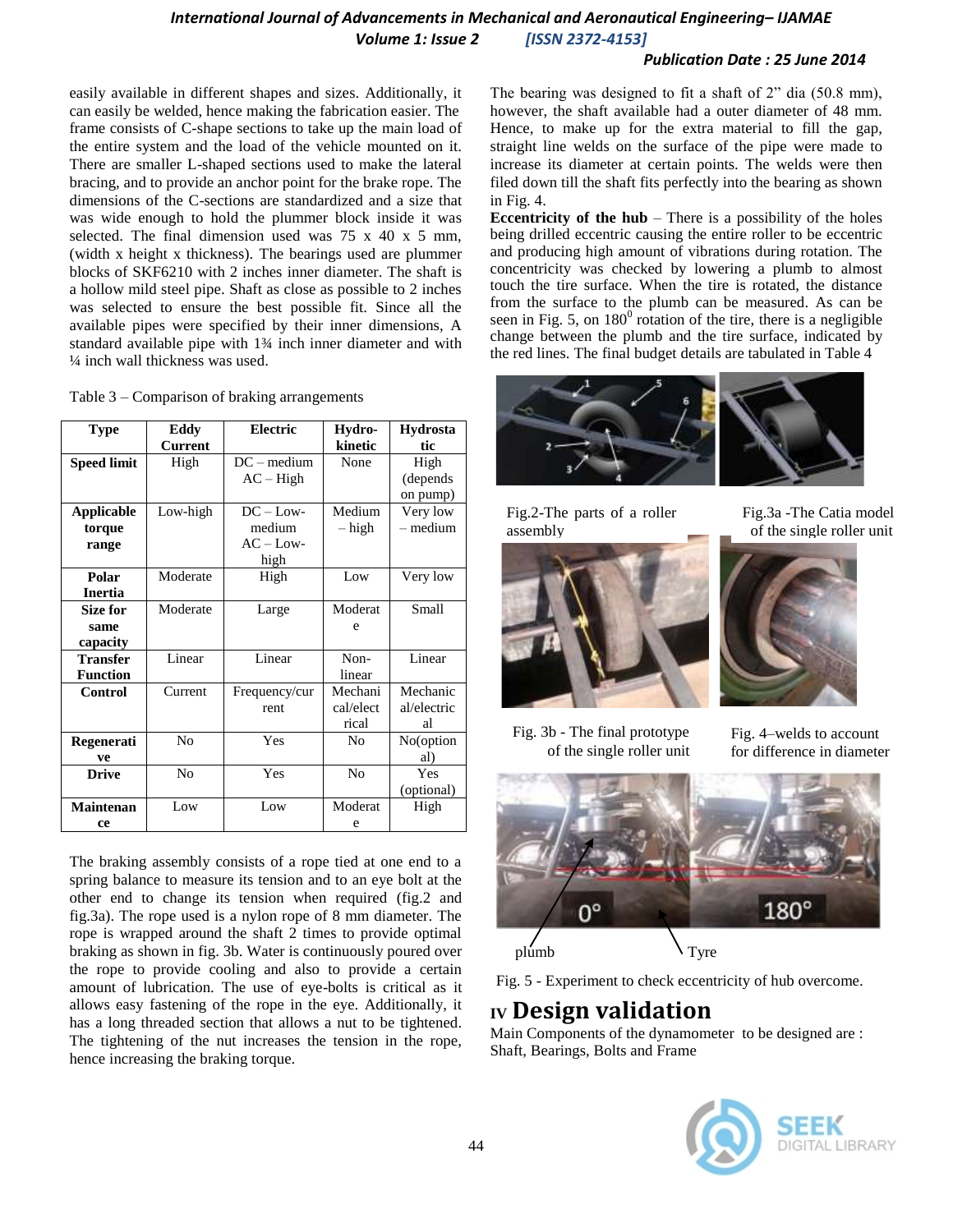#### *Publication Date : 25 June 2014*

Table 4 - Details of the final budget of the project.

| Part                                     | Cost (in Rupees) |
|------------------------------------------|------------------|
| Frame                                    | 1721             |
| <b>Bearings</b>                          | 3000             |
| Shaft                                    | 950              |
| Tyres (rollers)                          | 1200             |
| Hub                                      | 422              |
| Chain (for restraining)                  | 287              |
| Rope and eyebolts (Braking)<br>assembly) | 100              |
| Spring balance $(s)$                     | 200              |
| <b>Total</b>                             | 7980             |

### *A Shaft*

Material: Mild steel Outer Diameter  $= 48$  mm Thickness  $= 6$  mm Length  $(l) = 450$ mm  $a = 76.2$  mm  $b = 228.6$  mm



shaft

Considering only static bending [4],

$$
\sigma = \frac{My}{I}
$$

Where  $\sigma$  = Yield stress of material; M = Bending moment;  $y =$ distance to extreme fibre;  $I = Second$  moment of area

 $I = \frac{\pi (D^4 - d^4)}{64} = \frac{\pi (48^4 - 36^4)}{64} = 178128.30$  mm<sup>4</sup> [4]

 $\sigma$  = 100 MPa for mild steel [4], y = 24 mm

$$
M = F \frac{ab}{l} = F(57.15)
$$

Considering offset loading, Where F is the maximum load capacity of the dynamometer (to be calculated)

Therefore,  $100 = \frac{57.15 \times F \times 24}{178128.30}$ 

 $\therefore$  F = 12986.9 N = 1323.84 kg

Since there are 2 shafts, Max drive axle weight taken by shaft  $= 2647.58$  kg

## *B Bearings*

Bearing type: SKF(6210) , deep groove ball bearings;  $Size = 2$  inches

 $P = XVF_r + YF_a$  [4]  $F_a = 0$ ,  $V = 1.2$ ,  $X = 1$ ,  $C = 20595 N$  [4]  $F_r$  is the maximum load capacity of the dynamometer (to be calculated) Assuming 20 million revolutions,  $C/P = 2.71$  [4]



block

Therefore, P = 7599.63,  $F_r = \frac{P}{xV} = 6333.02$  N  $F_r = 645.57$  kg

Since there are 4 bearings, Maximum drive axle weight allowed  $= 2582$  kg

### C *Bolts*

Material : Mild steel ; Size : M16

Tensile loading,  $\sigma = F/A$ , where  $\sigma = 19$  Mpa [4], Stress area  $A= 157$  mm<sup>2</sup>

F is the maximum load capacity of the dyno (to be calculated)  $F = 19$  x  $157 = 2983$  N = 304.08 Kg

Since there are 8 bolts being used, maximum drive axle weight allowed  $= 2432.6$  Kg

### *D Frame*

Material : Mild steel ; Dimensions : C section Arrangement : Simply supported central loading

Length  $= 1000$  mm  $\overline{u}$ 

$$
\sigma = \frac{my}{l} [4]
$$

 $\sigma = 100$  Mpa

CG: 
$$
g = \frac{(2 \times 40 \times 6 \times 20) + (63 \times 6 \times 37)}{(2 \times 40 \times 6) + (63 \times 6)} = 27.49 \text{ mm}
$$

$$
y = 40 - 27.49 = 12.51 \text{ mm}
$$

$$
I = \frac{BC^3 - bh^3 + ac^3}{3} = 126248.4 \text{ mm}^4 \text{ [4]}
$$

$$
M = \frac{FL}{3}
$$

Where F is the maximum load capacity of the dynamometer (to be calculated)

$$
M = F x 1000/4 = 250 F
$$

$$
\sigma = 100 Mpa = \frac{nr}{l}
$$

Therefore,  $F = 4036.72$  N i.e.,  $F = 411.49$  Kg

Since there are 4 members,

Total weight bearing capacity =  $1645.96$  Kg

By choosing the smallest value (shaft) =  $1345$  Kg

Assuming Factor of safety  $= 1.5$ 

Maximum drive axle weight that can be supported on dynamometer =  $896.67$  Kg

# *E Torsional Strength of Shaft*

Max torsional shear stress due to torsional loading,

$$
\tau = \frac{16T}{\pi d^3} \times \left(\frac{1}{1 - k^4}\right)
$$

 $\tau$  = 71 Mpa , Therefore, T = 1053967 Nmm Maximum torque bearing capacity of dynamometer= 1053.967 Nm

# **<sup>V</sup> Result Analysis** A *Calibration*

The initial testing began with the calibration runs. The method of loading the dynamometer is by tightening the nut on the eye-bolt to increase tension in the brake rope. The torque for each length of exposed thread was calculated by rotating the shaft using a rod of known length and a spring balance. However, for various reasons, the calibration readings were



SEEK DIGITAL LIBRARY